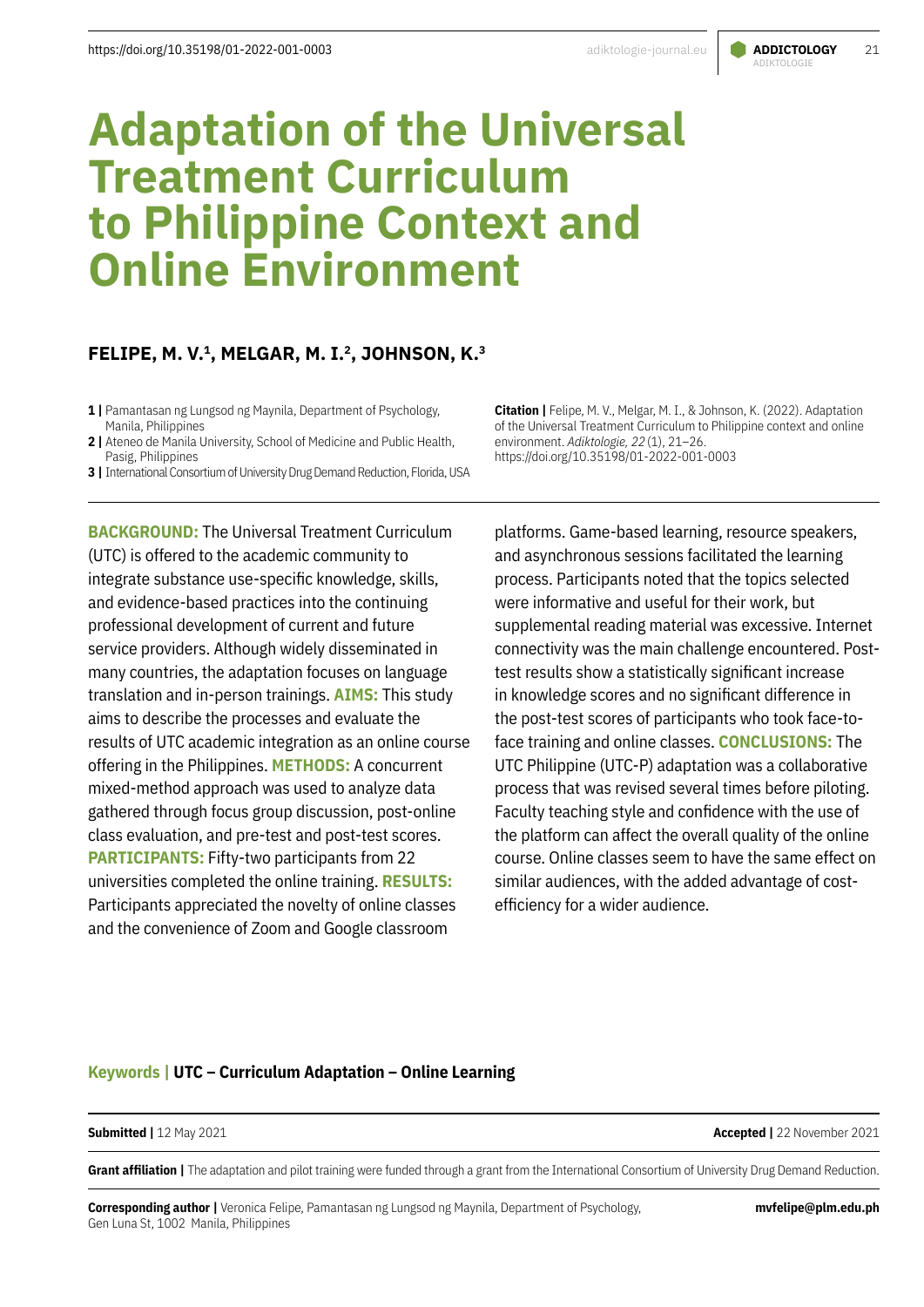#### **B 1 INTRODUCTION**

The substance use disorder (SUD) treatment workforce shortage contributes to the unmet need for treatment globally. Due to rising demands, the treatment shortage will continue until 2030 despite a forecasted 3% increase in the United States (U.S.) workforce (Health Resources and Services Administration, 2020). In addition to staff recruitment and retention, access to effective training and continuing education remains difficult (Hoge et al., 2009). For example, in the Philippines, only 18% of the 1.2 million who surrendered to the government's war on drugs Operation Knock and Plead program received treatment (Ramos, 2018).

The Universal Treatment Curriculum (UTC) was developed with funding from the U.S. State Department as one of the most comprehensive training materials for treatment center workers without sufficient academic background or SUD-specific training. UTC consists of eight basic courses with a total of 188 contact hours. Initially offered to rehabilitation workers from government agencies and non-government organizations, UTC training dissemination was expanded to include academic institutions globally in a specialized 80-hour walkthrough training. The UTC's SUD-specific knowledge and skills integrate evidence-based practices in the curricular offerings and professional development of current and future service providers. The UTC was developed for a global audience of diverse learners; in the curriculum development process, countries are encouraged to adapt the material in their local context.

The UTC was developed for diverse groups of adult learners, and each of its eight courses can be taught as a stand-alone track. In this study, university walkthrough trainings of the UTC were conducted in the Philippines. Walkthrough trainings are offered exclusively for participants from institutions of higher education who have mastery of fundamental SUD concepts, and the shortened training hours focus on applying SUD-specific skills. The Philippine walkthrough trainings took place in three Metro Manila universities in August 2017, March 2018, and May 2018. Seventy-seven participants completed the walkthrough trainings, representing 19 universities and colleges and four government agencies, including the National Regulatory Board for Filipino Counselors and Psychologists.

The cancelation of traditional face-to-face classes in the country due to the COVID-19 pandemic provided an opportunity to shift to a virtual learning environment. Online classes require more instructor preparation time (Cavanaugh, 2005), but organization and design require less time (Tucker, 2020). This online course involved transforming teaching materials from a face-to-face format that was readily available to a virtual format that was not yet created. The former task was facilitated by the availability of the Colombo Plan's Universal Treatment Curriculum (UTC), which includes detailed course content, exercises, instructor guidelines, and PowerPoint slides. Our main challenge was to shift to an online environment, which entailed condensing the content, revising learning activities, and implementing appropriate synchronous and asynchronous teaching strategies. This study aims to describe the processes and evaluate the results of UTC academic integration as a course offering in an online environment. The study results can help guide extensive UTC dissemination to the current and future SUD workforce.

### **B 2 METHODS**

This study utilized a concurrent mixed method in which both quantitative and qualitative data analyses describe the UTC adaptation and evaluate the online training in the Philippine academic community.

The Center of Psychological Extension and Research Services (COPERS) of Ateneo de Davao University assisted in recruiting participants through voluntary sampling. Voluntary sampling is a non-probability method where the sample is selected from willing and qualified participants (Murairwa, 2015). Fifty-five persons attended the online pilot classes, and 52 participants from 22 universities met the criteria for completion. Participants for the study included graduate students (n  $= 6$ ), faculty (n = 14), student affairs and guidance office personnel ( $n = 25$ ), both faculty and administrators ( $n = 5$ ), and psychologists (n = 2).

An evaluation survey using a four-point Likert scale was distributed via a Google Form to the participants at the end of each phase. Eleven questions were designed to evaluate the content, design, learning platforms, and initiative results. Fifty participants responded to the survey.

Two 90-minute virtual focus group discussions (FGD) were attended by 12 participants (Phase 1:  $n = 6$  and Phase 2:  $n =$ 6). Topics covered included the impact of the online classes, experience with the learning platform, resources, content, and process delivery. Professions and regions were considered in selecting the participants. Four faculty members (Phase  $1: n =$ 2 and Phase 2:  $n = 2$ ), three guidance counselors (Phase 1:  $n =$ 1 and Phase 2:  $n = 2$ ), and five administrators (Phase 1:  $n = 2$ ) and Phase 2: n = 3) from the Office of Student Affairs and Graduate Programs joined the FGD. The three major regions in the country were equally represented: Luzon (Phase  $1: n = 1$  and Phase 2:  $n = 3$ ), Visayas (Phase 1:  $n = 3$  and Phase 2:  $n = 1$ ), and Mindanao (Phase 1:  $n = 2$  and Phase 2:  $n = 2$ ). Two facilitators conducted semi-structured interviews, and a transcriber was present at every FGD. Informed consent was obtained for recording the session, and respondents were given USD 10.00 for participation. Content analysis was used to identify the themes that emerged from FGD since the database was less than 500 pages (Creswell, 2008).

Pre-test and post-test surveys through Kahoot were made available to the participants before the first and after the last training days. Out of the 52 participants, only 28 completed both the pre- and post-tests. Secondary data were used for post-test result comparison. These data were obtained from the second Philippine walkthrough training report. The cohorts were comparable in audience diversity, career level, and test items. SPSS Version 20 software was used in statistical data analysis.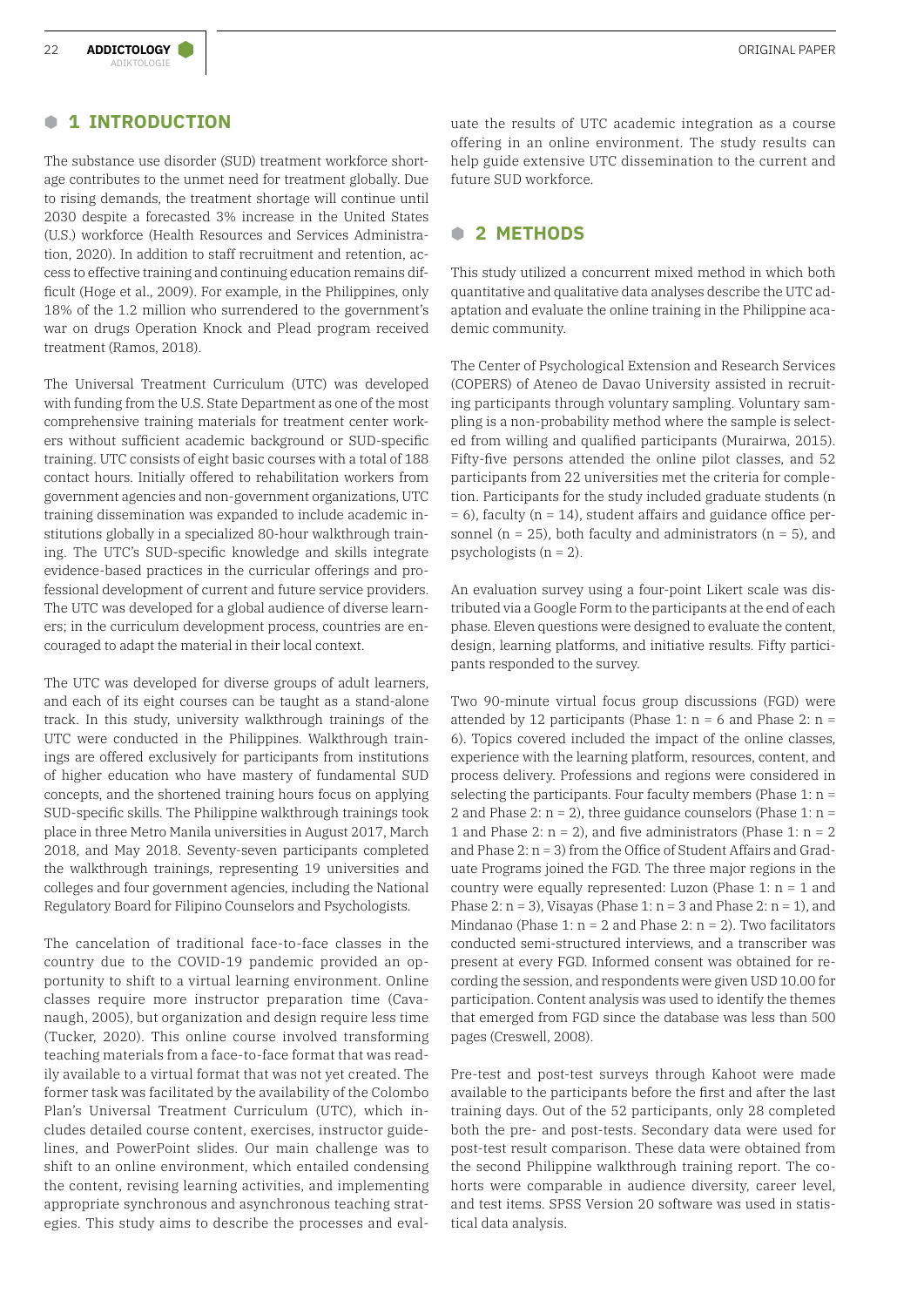#### **B 3 RESULTS**

The UTC-Philippine (UTC-P) adaptation resulted from several working group meetings attended by UTC Philippine walkthrough training participants. The group consists of psychology faculty members, guidance counselors, and an educational manager. In addition, a one-day evaluation meeting was convened to identify the necessary changes for university adaptation. Recommendations from the former participants included addressing redundancy, streamlining topics, and integrating local data, cases, laws, and policies.

A two-day intensive course analysis followed the evaluation meeting to integrate the UTC into behavioral science courses and guidance programs. The group was divided into teams to conduct a module-per-module review of each course and identify whether a module should be retained, removed, or revised.

Three global master trainers who prepared the syllabi, revised the content, and researched supplemental materials based on the working group's recommendations designed the UTC-P. Synchronous sessions focused on SUD-specific information and skills (e.g., continuum of care, Philippine client flow chart, and screening). Theoretical concepts integrated into the higher education curriculum were provided as reading materials (e.g., diagnostic criteria for disorders), and exercises such as role-playing for counseling were held asynchronously. In addition, case studies based on the Philippine context, supplemental readings, and video links were provided.

The UTC-P was designed to be implemented into two phases of 33 hours of synchronous and 15 hours of asynchronous sessions delivered over seven weeks. The first includes Physiology and Pharmacology (UTC 1), Continuum of Care (Modules UTC 2), Case Management (UTC 6), and Screening, Assessment, and Treatment Planning (UTC 5). UTC 5 and UTC 6 were integrated into UTC 2 Module 6, the Components of Treatment. The first phase was held over three weeks, with a one-week academic respite.

The classes for the second phase were held for four weeks, with an academic break between each course. The second phase began with one meeting for a refresher course followed by Counseling (UTC 4), Co-Occurring Disorders (UTC 3), Crisis Interventions (UTC 7), and Ethics (UTC 8).

Synchronous classes were held via Zoom, resource materials were uploaded via Google Classroom, and Kahoot was used in synchronous classes for concept review and learning reinforcements and asynchronous pre and post-tests.

Participants used a four-point Likert scale to evaluate the UTC-P. Results showed that participants strongly agreed that the content and design of the UTC online training were suited for the academic setting *(Table 1).* Adapting UTC-P to an academic setting involves condensing the content appropriate to local university faculty and staff while maintaining the fidelity of the material.

UTC-P was divided into two phases, with constant adjustment in the course design. Synchronous sessions were conducted for 16.5 hours per phase, with an average duration of 90 minutes. In response to a suggestion from Phase I participants, facilitators implemented a two-day break between courses instead of a one-week break after every five-day class *(Table 2).*

Among the four areas evaluated, learning platforms received the lowest score. Online learning was a novel experience for the participants. Zoom, Kahoot, and Google Classroom were selected for their simple interfaces and ease of use for people with low technological proficiency. After resolving the initial confusion in the use of the learning applications, participants appreciated their convenience *(Table 3).*

As a face-to-face training course, UTC includes many small group activities that are challenging to implement in a virtual platform. Varied teaching methodologies such as guest speakers, educational videos, inquiry-based lessons, and gamebased learning maintain learners' engagement. Participants' expectations initially were low, with some expressing doubt about the effectiveness of virtual learning. However, feedback was positive. Poor internet connectivity prevented participants from turning on their videos to avoid disconnection in both phases *(Table 4).*

The UTC-P test results show increase from pre-test  $(M =$ 42.68, *SD* = 12.06) to post-test (*M* = 64.11, *SD* =18.16). Paired sample t-test shows statistically significant increase in knowledge scores,  $t(27) = -6.67$ ,  $p < .00005$  (two-tailed). The effect size of 1.659 indicated a large effect size.

An independent-samples *t-test* was conducted to compare the knowledge mean scores of online participants and the knowledge mean scores of face-to-face participants. There was no significant difference in the scores for the online course  $(M =$ 64.11, SD = 4.91) and the face-to-face course ( $M = 70.33$ , SD = 8.58); t (-1.616), p < .114 (two-tailed). The online version performed no worse than the face-to-face course using the same content with similar audiences *(Table 5).*

#### **B 4 DISCUSSION AND RECOMMENDATIONS**

This study charts the experience and process of adapting the UTC to the Philippines and an online learning environment. The adapted online UTC was first launched soon after the outbreak of the COVID-19 pandemic in 2020. This initiative supported the ICUDDR aim to broaden access to appropriate SUD interventions for the university sector. The Philippine adaptation was based on the recommendations from participants who went through the face-to-face walkthrough of trainings conducted in previous years and later reviewed by a working group in 2019.

Three keywords in this initiative guided and influenced our efforts as program adaptors and faculty. One is the term "UTC," the second is "Philippine Adaptation," and the third is the "online" delivery of the course. A long cognitive and emotional process challenged us in aligning ourselves to the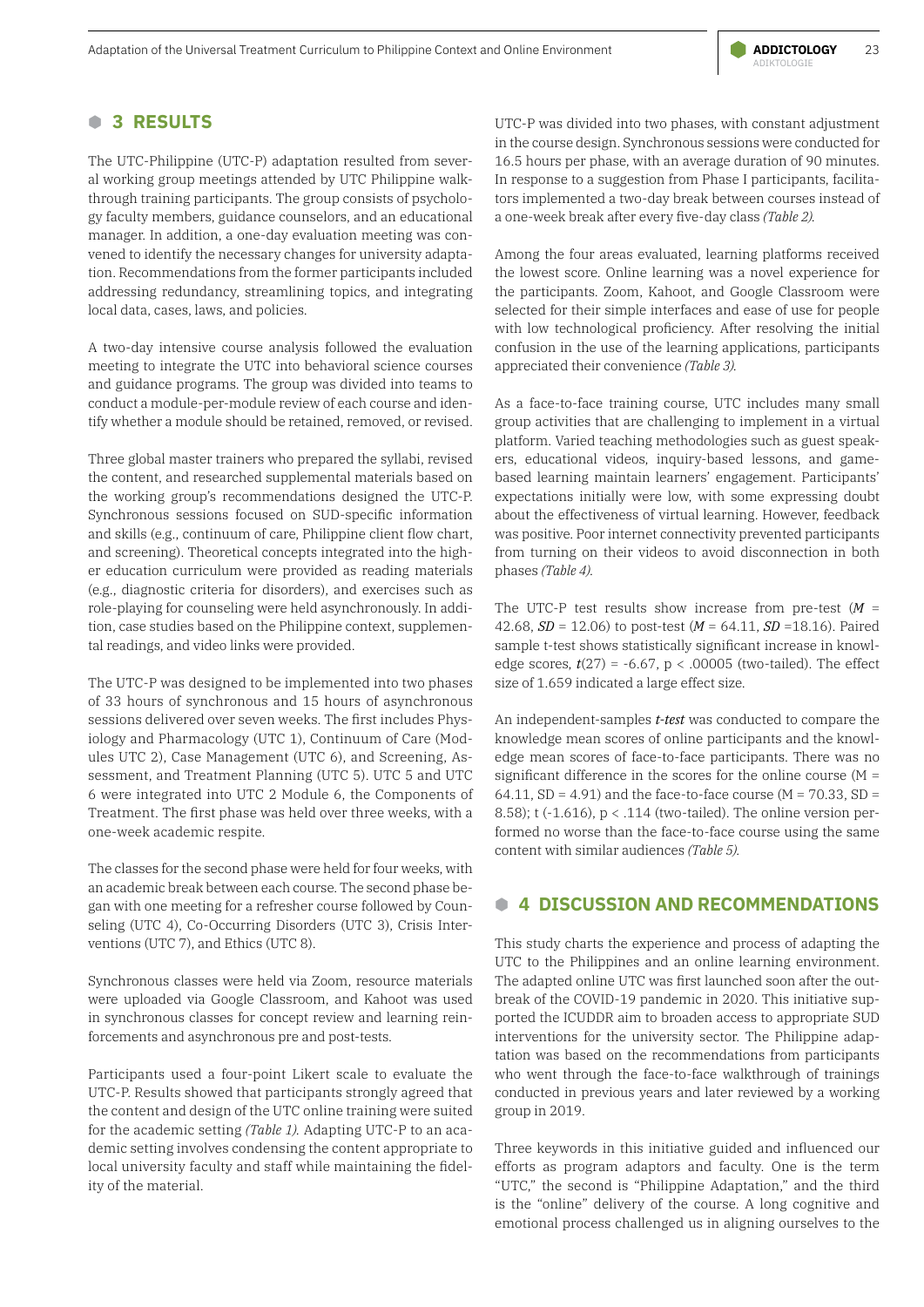#### **Table 1 |** Adaptation evaluation

| <b>Category</b>          | Phase 1 |           | <b>Phase 2</b> |           | Total |                  |
|--------------------------|---------|-----------|----------------|-----------|-------|------------------|
|                          |         | <b>SD</b> | М              | <b>SD</b> | М     | <b>SD</b>        |
| <b>Content</b><br>$\sim$ | 3.78    | د4        | 3.88           | .32       | 3.82  | .40              |
| <b>Design</b>            | 3.90    | .3C       | 3.87           | さ<br>ں ب  | 3.89  | $\bigcap$<br>.∪⊥ |

#### **Table 2 |** FGD adaptation evaluation

| Category       | Theme                                | <b>Exemplars</b>                                                                                                                                                                                                                              |  |  |  |
|----------------|--------------------------------------|-----------------------------------------------------------------------------------------------------------------------------------------------------------------------------------------------------------------------------------------------|--|--|--|
| <b>Content</b> | Materials are comprehensive          | It gives me information that allows me to assess our program.<br>We did some okay, but we also did something off.                                                                                                                             |  |  |  |
|                | Good selection of topics             | There were topics that were very engaging like crisis intervention.<br>I find the progression, as well as when you included the review<br>the way it was presented was nice.                                                                  |  |  |  |
|                | Review was comprehensive             | Even if it was just a review, the way it was presented was nice. I really love how it<br>was presented. Seemingly, it was a very comprehensive review for me. So those<br>who were not able to attend part one, for sure, learned a lot also. |  |  |  |
|                | Materials can be overwhelming        | I appreciate the richness of the handouts but, it would take time to read and<br>understand the material.<br>Maybe a kind of worksheet during the exercises. Just simple format that<br>participants can readily fill up.                     |  |  |  |
| Design         | Academic break was helpful           | I had time to personally process what I learned. If it were five days lumped<br>together, I will be pressured. What we did in part 2 is nice.                                                                                                 |  |  |  |
|                | Online classes is a novel experience | We didn't realize it is possible to learn through a webinar. But it is more high-tech.                                                                                                                                                        |  |  |  |

#### **Table 3 | Pilot training evaluation**

| <b>Category</b>           | Phase 1 |     | Phase 2 |           | <b>Total</b> |           |
|---------------------------|---------|-----|---------|-----------|--------------|-----------|
|                           |         | SD  |         | <b>SD</b> | м            | <b>SD</b> |
| <b>Learning Platforms</b> | 3.54    | .86 | 3.79    | .41       | 3.63         | .74       |
| <b>Delivery</b>           | 3.73    | 44  | 3.83    | .38       | 3.78         | ے 4.      |

## **Table 4 |** FGD pilot training evaluation

| Category                     | Theme                                           | <b>Exemplars</b>                                                                                                                                                                                                                                                                                          |  |  |  |
|------------------------------|-------------------------------------------------|-----------------------------------------------------------------------------------------------------------------------------------------------------------------------------------------------------------------------------------------------------------------------------------------------------------|--|--|--|
| Learning<br><b>Platforms</b> | Kahoot is fun for informal tests.               | It is a fun factor at the same time challenging because you have to think fast.                                                                                                                                                                                                                           |  |  |  |
|                              | Google Classroom is convenient.                 | It is interactive from posting announcements, sharing of materials, and<br>submission of requirements.                                                                                                                                                                                                    |  |  |  |
|                              | Zoom chat allows for participation.             | I also like the chat section where we can just type in questions and comments<br>while the presentation is going on. The moderators are kind enough to take notes<br>and ask them during the open forum.                                                                                                  |  |  |  |
|                              | Zoom and Google Classroom are<br>user-friendly. | So far, I think Zoom is one of the best platforms it is more user-friendly and<br>it has more features. Google Classroom is easy to navigate, facilitates good<br>interaction, you get to comment, you get to post your assignment, and it reminds<br>you of what you haven't submitted yet, that's nice. |  |  |  |
| <b>Delivery</b>              | Testimonials were beneficial                    | It was a great help and had a big impact. Especially that I am from the academe,<br>to be hearing those testimonies of those who experienced SUD, it is eye-opening.<br>It was of big help because it put a face on our discussions.                                                                      |  |  |  |
|                              | Preference for face-to-face classes             | I prefer the face-to-face format because it allows time for discussion to help<br>me understand deeply.                                                                                                                                                                                                   |  |  |  |
|                              | Fast pace                                       | Too much information. Too fast, it takes time to process because I am too young.                                                                                                                                                                                                                          |  |  |  |
|                              | Connectivity can be a challenge                 | And that's why some people don't turn on their video is because, uh, they log<br>out no? When you use your video you use more data. The drawback is when the<br>internet is poor                                                                                                                          |  |  |  |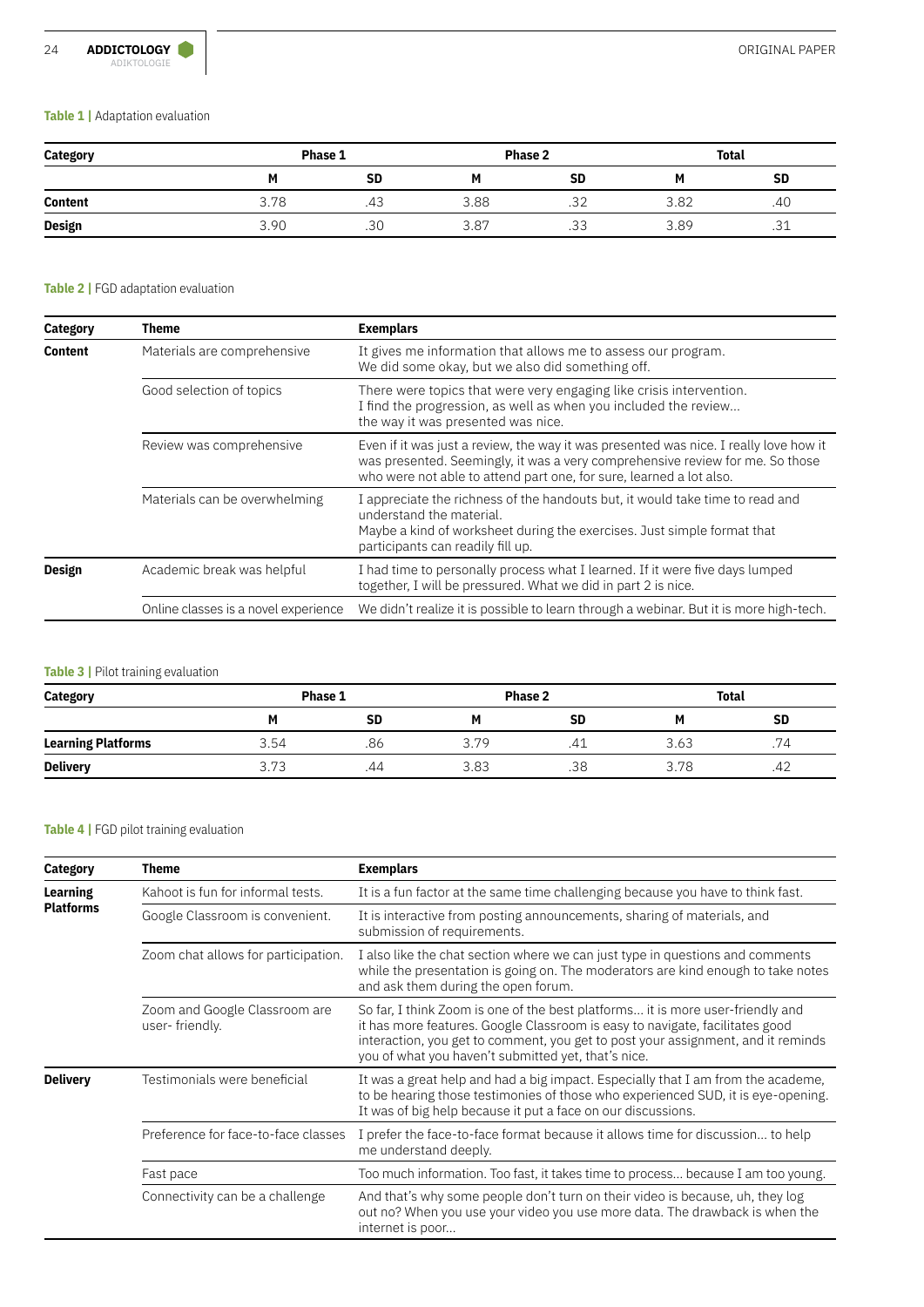

**Table 5 |** Post-test scores comparison of online and face-to-face format

|                       |       | SD    | t-value      |     |
|-----------------------|-------|-------|--------------|-----|
| Post Online (n=28)    | 64.11 | 18.16 | -616<br>$-1$ | 114 |
| Post-Face-Face (n=24) | 70.33 | 8.58  |              |     |

objectives of this initiative. The first was maintaining fidelity to the UTC curriculum. We recognized the tedious amount of scholarly work and comprehensive research behind the development of the different modules in the eight courses. The big challenge: How to maintain fidelity to the curriculum originally designed as an 80-hour face-to-face interactive workshop in a roughly 35-hour virtual workshop? As one experienced international trainer noted, "Converting in-person to a virtual format is more than transferring content to a PowerPoint presentation." (Taylor, 2021). In our experience, the conversion involved shifting our attention from the training manuals to PowerPoint slides. We repeatedly shifted back and forth between the handbook text and the slides. While doing this, the virtual course outline in our mind reflected the limitations of time available to present the number of slides. Consequently, we had to decide which topics to cut or retain. We thought that the asynchronous exercises and case discussion could cover some topics. We did this by continually consulting the UTC-P team three months before the online trainings. We made last-minute changes to slide decks after listening to previous speakers and noting the need to adjust the content of succeeding courses and modules.

The second challenge is adapting the UTC course to the Philippine context and the local drug situation. We are particularly aware of the need to include local SUD data, new Philippine policies, a list of local facilities, local cases, local resources, and testimonies of resource persons who work in the field. We successfully did that, and we were able to intensify that effort by tapping the unique backgrounds of our team, which included an expert with international exposure in the SUD field, a health provider for recovery centers and the community, and a researcher engaged in community interventions and applied academic research.

The third major challenge lies in using the online platform with confidence, skill, and flexibility. Our quantitative results tend to show that the UTC-P online format could match the knowledge outcomes that a face-to-face workshop typically aims to deliver. The results, showing no significant difference between the two learning methods, suggest that we can confidently deliver the course to people from different islands across the Philippines. Best of all, the online offering will be more affordable since it has lower operational costs than faceto-face training. This study's findings imply that people from different islands in our country could gain better access to drug education and receive updated information and knowledge in a shorter time through the online platform. However, we acknowledge the limitations of the online format in applying actual skills. Learning activities such as practical exercises, exposure to treatment centers, or interaction with clients who use drugs could not be organized and supervised simultaneously in different islands. Even small group discussions in synchronous or asynchronous times could not be closely observed or well-monitored.

In this pilot training, some faculty were more technically advanced than others, and as such, enhanced some modules with interesting technological applications. Other modules featured more frequent appearances of SUD experts and resource persons. A clinic manager trainer put more emphasis on case studies, which balanced the appeal of the modules. In the end, faculty preference, teaching style, and confidence with the use of the platform affected the course's overall quality.

Adapting and transforming a curriculum to an online format must consider the challenge of modifying the curriculum by selecting the topics that fit the course target objectives and duration. This challenge includes identifying and including local or national information about drug addiction and cases that resonate with the participants. Our other recommendation is to consider the principles of adult inductive learning in enhancing the learning objectives of the adapted UTC curriculum. The online format need not lose the value of an interactive face-toface design. In terms of increasing knowledge, results show that online delivery is at par with face-to-face delivery.

Technological tools help engage participants in distance learning. For example, plenary sessions or break-out groups can engage learners in animated discussions, depending on the platform. In addition, many publicly available mobile apps offer gamification or polling features that motivate participants to be more engaged and attentive.

Balancing the asynchronous exercises and the synchronous lectures should consider the time available to the participants to complete the exercises. Many of the asynchronous activities outside of the online classroom apply principles and theories learned inside the classroom. Content-wise, an asynchronous activity should raise questions on the reading materials and encourage the student to reflect on its relevance to the individual and the local community. Curriculum planning should include a careful selection of appropriate and doable activities. Framing activities into an appropriate timeline (e.g., time to finish the assignment against the schedule of lecture sessions) is another key factor in optimizing participants' time. We recommend keeping the materials simple and guiding the assigned task with simple reflection questions.